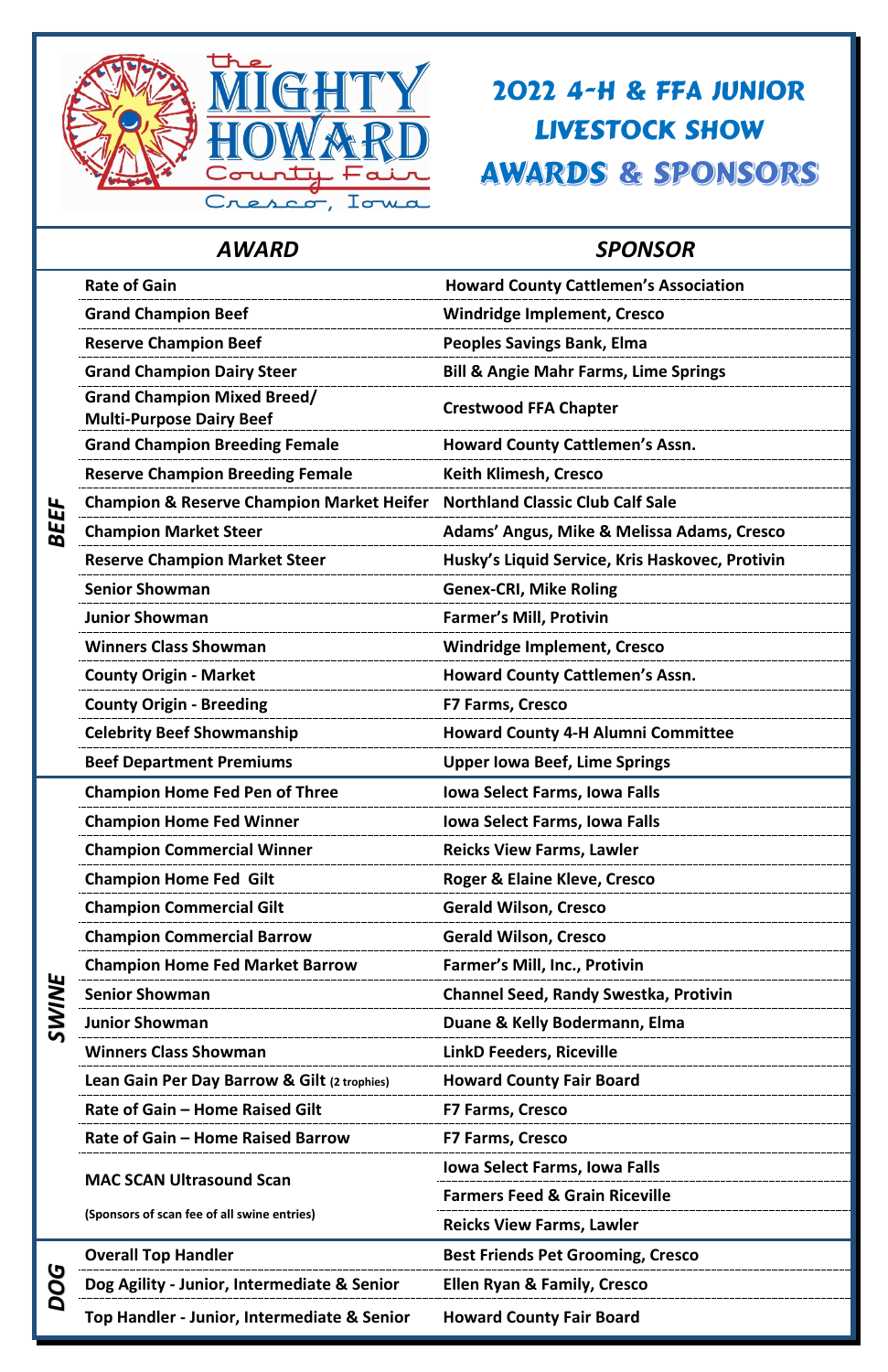### *AWARD SPONSOR*



## 2022 4-H & FFA JUNIOR LIVESTOCK SHOWAWARDS & SPONSORS

|                       | <b>Dairy Goat Overall</b>         | <b>Howard County Fair Board</b>                                        |
|-----------------------|-----------------------------------|------------------------------------------------------------------------|
| GOATS                 | <b>4-H Bottle Calf Project</b>    | Howard County Farm Bureau, Arnie Kriener (2 awards)                    |
|                       | <b>Junior Champion Heifer</b>     | Joe Wacha, Cresco                                                      |
|                       | <b>Senior Champion Cow</b>        | H & H Farms, Cresco                                                    |
| <b>DAIRY</b>          | <b>Supreme Champion</b>           | <b>Select Sires, Mark Knudtson</b>                                     |
| $\boldsymbol{\alpha}$ | <b>Senior Showman</b>             | VAS AgSource Dairy, Bev Meade, Cresco                                  |
| Щ<br>TTL.             | <b>Junior Showman</b>             | <b>International Protein Sires, Ron Serslan</b>                        |
| $\mathcal{L}$         | <b>Winners Class Showmanship</b>  | H & H Farms, Cresco                                                    |
|                       | <b>Production Record</b>          | VAS AgSource Dairy, Bev Meade, Cresco                                  |
| DAIRY                 | <b>Best Udder</b>                 | <b>Kleveridge Holsteins, Cresco</b>                                    |
|                       | <b>Best Udder - Dairy Goat</b>    | <b>Howard County Fair Board</b>                                        |
|                       | <b>Rate of Gain</b>               | <b>Scheidel Farms, Schley</b>                                          |
|                       | <b>Champion Purebred Ram</b>      | <b>Howard County Farm Bureau, Arnie Kriener</b>                        |
|                       | <b>Champion Purebred Ewe</b>      | <b>Peoples Savings Bank, Elma</b>                                      |
|                       | <b>Champion Market Lamb</b>       | <b>Howard County Farm Bureau Insurance, Arnie Kriener</b>              |
| 51                    | <b>Champion Pen of Three</b>      | <b>Campsite RV, Cresco</b>                                             |
| <b>AOS</b>            | <b>Champion Commercial Ewe</b>    | <b>Howard County Mutual Insurance Assn.</b>                            |
| $\infty$              | <b>Senior Showman</b>             | Alum-Line, Inc., Cresco                                                |
|                       | <b>Junior Showman</b>             | <b>Featherlite Inc., Cresco</b>                                        |
| <b>SHEEP</b>          | <b>Winners Class Showman</b>      | Joe Wacha, Cresco                                                      |
|                       | <b>Champion Meat Goat</b>         | <b>Howard County Fair Board</b>                                        |
|                       | <b>Meat Goat Rate of Gain</b>     | <b>Ellen Ryan &amp; Family, Cresco</b>                                 |
|                       | <b>Breeding Goat - Commercial</b> | <b>Rosette, Howard County Fair Board</b>                               |
|                       | <b>Breeding Goat - Purebred</b>   | <b>Rosette, Howard County Fair Board</b>                               |
|                       | <b>Champion Pen of Three</b>      | Dale & Julie Dietzenbach, Cresco                                       |
|                       | <b>Champion Market Rabbit</b>     | <b>Howard County Business &amp; Tourism/Cresco Chamber of Commerce</b> |
|                       | <b>Champion Commercial Rabbit</b> | <b>Tom &amp; Sue Barnes, Cresco</b>                                    |
| RABBITS               | <b>Champion Fancy Rabbit</b>      | <b>Wacha Insurance, Elma</b>                                           |
|                       | <b>Best of Show</b>               | <b>LinkD Feeders, Riceville</b>                                        |
|                       | <b>Junior Showmanship</b>         | <b>H &amp; S Motors, Cresco</b>                                        |
|                       | <b>Senior Showmanship</b>         | <b>Cresco Kiwanis Club</b>                                             |
|                       | <b>Winners Showmanship</b>        | Joe Wacha, Cresco                                                      |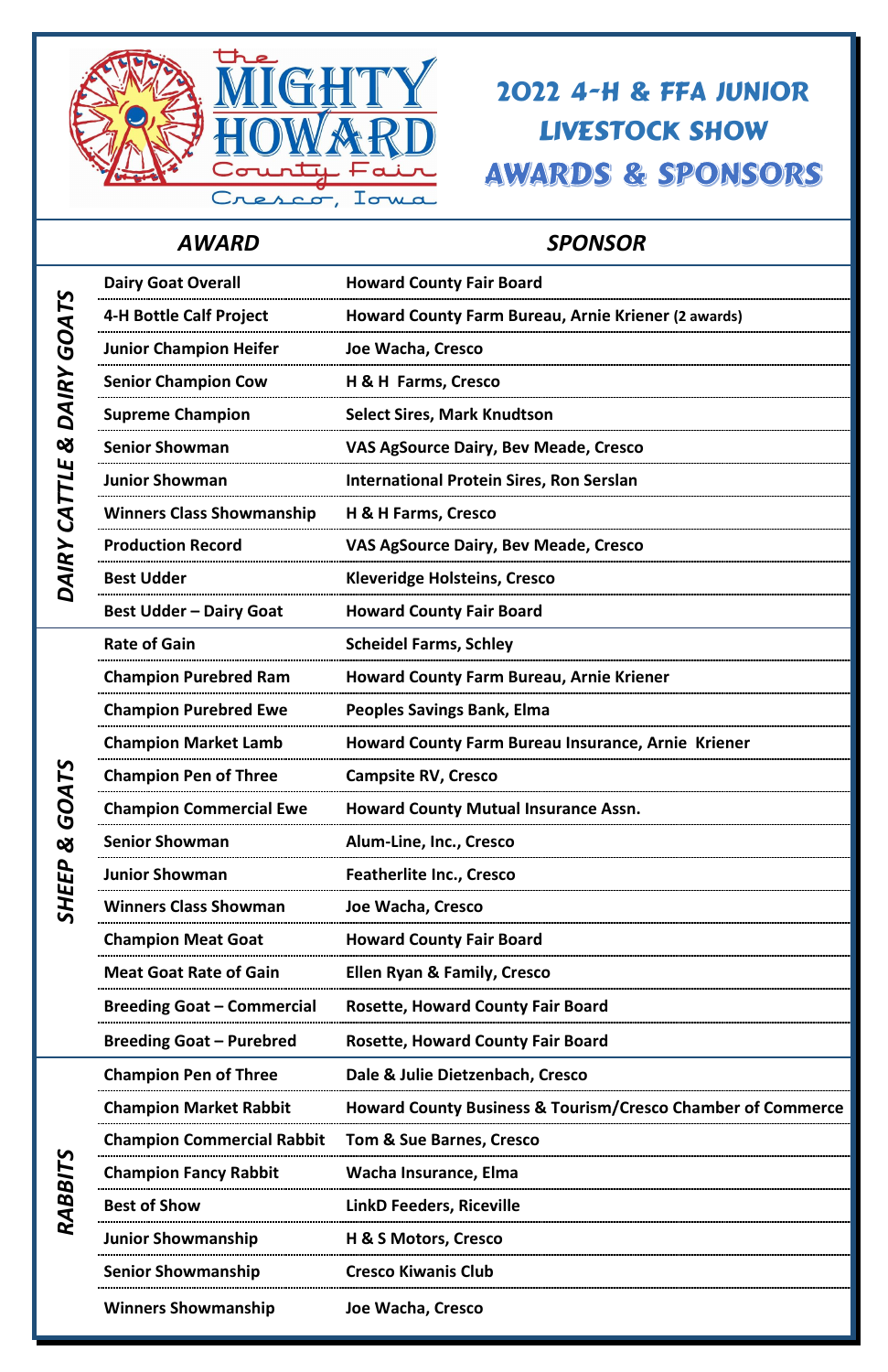

### *AWARD SPONSOR*

## 2022 4-H & FFA JUNIOR LIVESTOCK SHOWAWARDS & SPONSORS

|               | <b>Junior Showmanship</b>                      | <b>Howard County Business &amp; Tourism/Cresco Chamber of Commerce</b>   |
|---------------|------------------------------------------------|--------------------------------------------------------------------------|
|               | <b>Intermediate Showmanship</b>                | <b>Lime Springs Saddle Club</b>                                          |
|               | <b>Senior Showmanship</b>                      | <b>Howard County Mutual Insurance Assn.</b>                              |
|               | <b>Junior Horsemanship</b>                     | <b>Cresco Saddle Club</b>                                                |
|               | <b>Intermediate Horsemanship</b>               | <b>Cresco Saddle Club</b>                                                |
|               | <b>Senior Horsemanship</b>                     | <b>Cresco Saddle Club</b>                                                |
|               | <b>English Equitation</b>                      | <b>Featherlite Inc., Cresco</b>                                          |
|               | <b>English Pleasure</b>                        | <b>Cresco Kiwanis Club</b>                                               |
|               | <b>Junior Hi-Point Game</b>                    | <b>Featherlite Inc., Cresco</b>                                          |
|               | <b>Intermediate Hi-Point Games</b>             | <b>Featherlite Inc., Cresco</b>                                          |
| HORSES        | <b>Senior Hi Point Game</b>                    | <b>Gene &amp; Karen Koschmeder, Cresco</b>                               |
|               | <b>Reserve Champion Halter</b>                 | <b>Chuck and Sanna Feldman, Cresco</b>                                   |
|               | <b>Grand Champion - Halter</b>                 | <b>CUSB Bank, Cresco, Lime Springs, Ridgeway, Osage and Charles City</b> |
|               | <b>Junior Trail</b>                            | <b>T &amp; V Grover Farms, Cresco</b>                                    |
|               | <b>Intermediate Trail</b>                      | <b>T &amp; V Grover Farms, Cresco</b>                                    |
|               | <b>Senior Trail</b>                            | <b>T &amp; V Grover Farms, Cresco</b>                                    |
|               | Walk Trot Pleasure: Junior (1st Year Rider)    | <b>Mike Nosbisch Construction, Ridgeway</b>                              |
|               | <b>Walk Trot Pleasure: Intermediate/Senior</b> | Don & Normie Ferrie, Cresco                                              |
|               | <b>Junior Western Pleasure</b>                 | <b>Howard County Mutual Insurance Assn.</b>                              |
|               | <b>Intermediate Western Pleasure</b>           | <b>Cresco Motor Company</b>                                              |
|               | <b>Senior Western Pleasure</b>                 | <b>Cresco Motor Company</b>                                              |
|               | <b>Champion Production Pen</b>                 | Dale and Julie Dietzenbach, Cresco                                       |
|               | <b>Heaviest Market Broiler</b>                 | <b>Keith Klimesh, Cresco</b>                                             |
|               | <b>Champion Broiler Pen</b>                    | <b>Kaidence Mahr, Lime Springs</b>                                       |
| <b>Y</b>      | <b>Reserve Champion Broiler Pen</b>            | <b>RJTNT Miniature Herefords, Calmar</b>                                 |
|               | <b>Champion Standard Breed, Male</b>           | <b>Jeff &amp; Tess Kennon, Lime Springs</b>                              |
|               | <b>Champion Standard Breed, Female</b>         | <b>Jeff &amp; Tess Kennon, Lime Springs</b>                              |
| POULTRY/NOVEL | Bantams, Feathered Legged, Male                | <b>Gosch's Plumbing, Heating &amp; Well Service, Cresco</b>              |
|               | <b>Bantams, Feathered Legged, Female</b>       | <b>Gosch's Plumbing, Heating &amp; Well Service, Cresco</b>              |
|               | <b>Best of Show</b>                            | "2 Chicks in a Barn", Cresco                                             |
|               | <b>Junior Showmanship</b>                      | Ron & Suzanne Ollendick, Lime Springs                                    |
|               | <b>Winners Class Showmanship</b>               | Jeff & Tess Kennon, Lime Springs                                         |
|               | <b>Senior Showmanship</b>                      | <b>Keith Klimesh, Cresco</b>                                             |